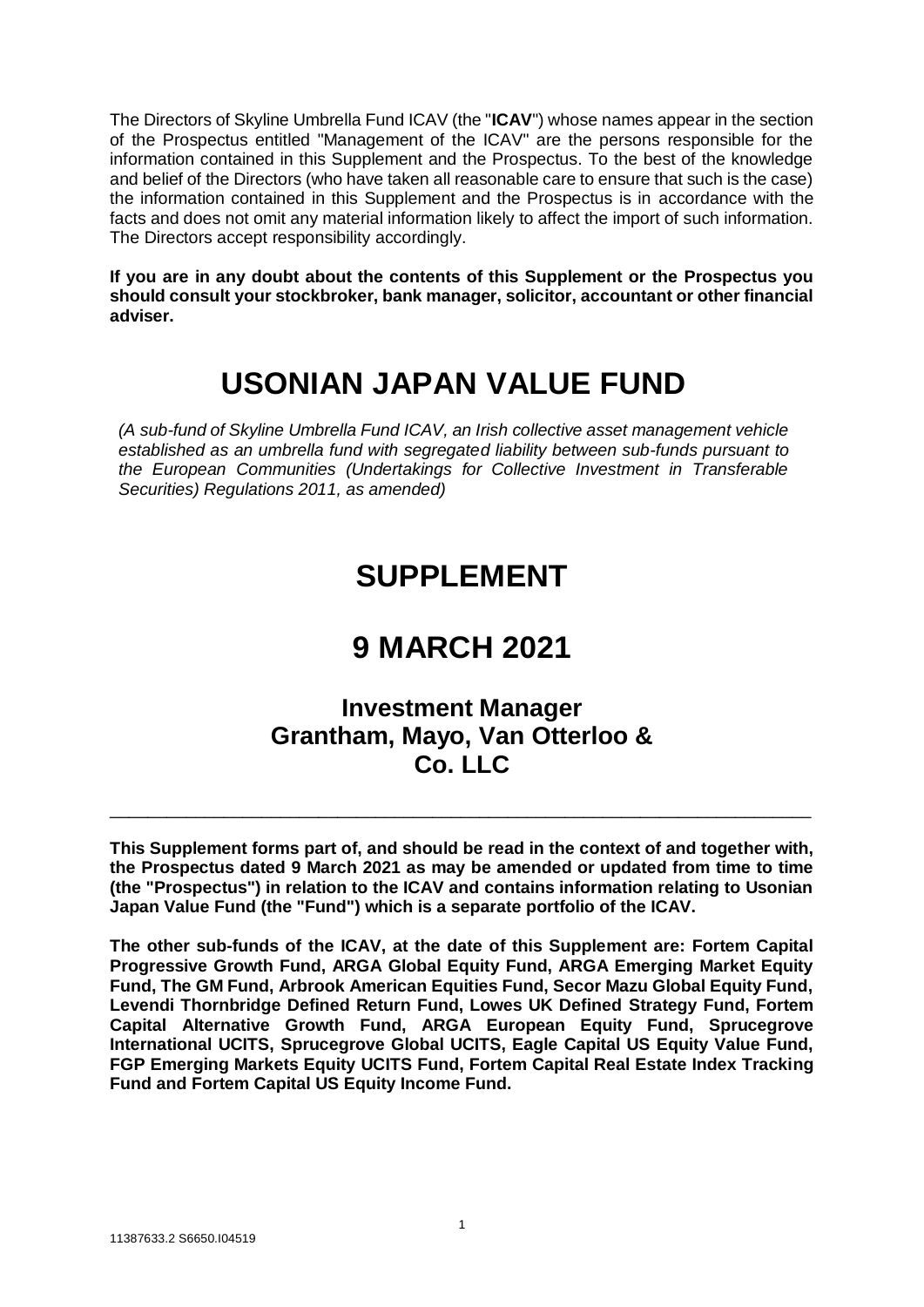| 1              | <b>INVESTMEMENT OBJECTIVE AND POLICY</b>      | 3  |
|----------------|-----------------------------------------------|----|
| 2              | <b>PROFILE OF A TYPICAL INVESTOR</b>          | 5  |
| 3              | <b>INVESTMENT RESTRICTIONS</b>                | 5  |
| 4              | <b>BORROWING</b>                              | 5  |
| 6              | <b>RISK FACTORS</b>                           | 5  |
| $\overline{7}$ | <b>DIVIDEND POLICY</b>                        | 9  |
| 8              | <b>KEY INFORMATION FOR BUYING AND SELLING</b> | 9  |
| 9              | <b>MANAGEMENT</b>                             | 13 |
| 11             | <b>FEES AND EXPENSES</b>                      | 12 |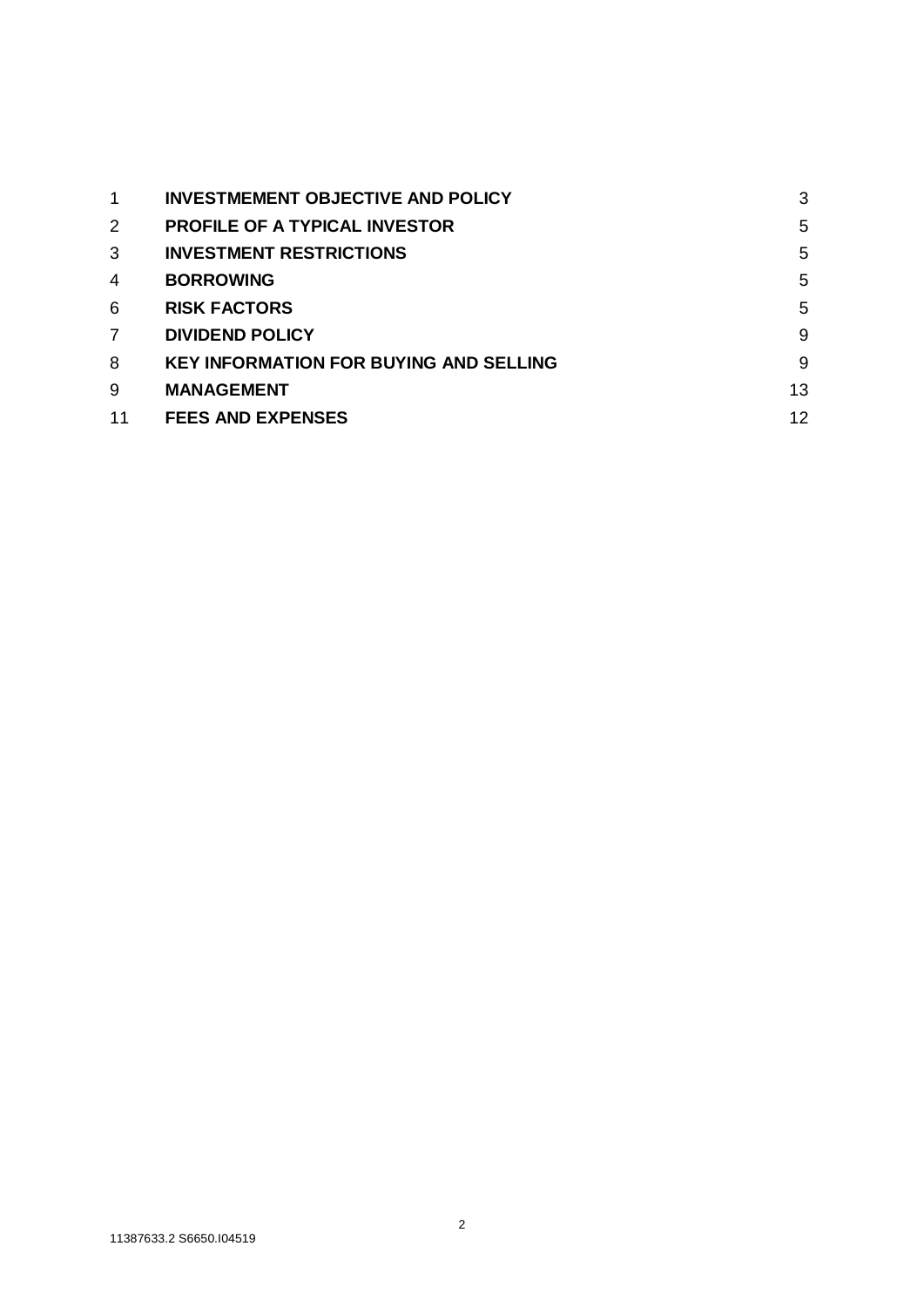# <span id="page-2-0"></span>1 **INVESTMEMENT OBJECTIVE AND POLICY**

# 1.1 **Investment Objective**

The investment objective of the Fund is to seek long term capital appreciation.

#### 1.2 **Investment Policy**

Under normal circumstances, the Fund will invest in equity securities of Japanese companies of any capitalisation, industry or sector that the Investment Manager believes are attractively valued, profitable and conservatively capitalised to reflect a strong asset base and a low debt level. The Fund's investments in equity securities may include common stock, preferred stocks and convertible preferred securities (in which preferred stocks may be converted into common stock.) While the Fund invests primarily in equity securities of Japanese issuers and issuers domiciled outside of Japan but whose securities primarily trade on Japanese exchanges, it may invest in securities of Japanese issuers on any Recognised Exchange or the securities of issuers located anywhere in the world, whose primary business market is Japan.

The Fund also may also achieve the exposure to Japanese companies as outlined above by investing in American Depositary Receipts ("**ADRs**"), European Depositary Receipts ("**EDRs**"), and Global Depositary Receipts ("**GDRs**") (which are described in greater detail under the heading "**ADR**, **EDR, and GDR Risk**" below) and may also obtain market exposure to Japanese companies through investment in Exchange Traded Funds ("**ETFs**"). ETFs are investment funds that invest in portfolios of securities designed to track particular market segments or indices and whose shares are bought and sold on securities exchanges and may be comprised of other UCITS funds or other open-ended alternative investment funds.

The Fund is actively managed by the Investment Manager and measures its performance against the TOPIX Total Return Index (the "**Index**") for performance comparison purposes only. While the Fund may invest in the constituents of the Index, it will be actively managed and investments in the portfolio are not specifically selected from the constituents of the Index, hence the Fund's investment policy is in no way constrained and the degree of deviation from the Index may be significant.

The Investment Manager's investment process is a bottom-up approach that seeks to identify companies with attractive valuations relative to the net assets of the companies. Its bottom-up security selection process allows the Investment Manager to thoroughly assess companyspecific risk and long-term upside potential. The Investment Manager employs a four-step investment process. First, the Investment Manager uses a quantitative screen to identify a group of value-oriented securities (securities that the Investment Manager believes are undervalued and represent minimal downside risk with an attractive upside). Second, the Investment Manager conducts a thorough fundamental analysis of each company, focusing on key balance sheet information to determine the net assets of the company. In the third step, the Investment Manager analyses the companies' senior management and their business strategies to identify competent senior management teams that are committed to unlocking value. Finally, the Investment Manager determines whether to buy, wait or pass on those companies that have passed the first three steps, taking into account whether or not the investment would result in the Fund gaining unintended exposure to other classes / markets for example fluctuations in commodity prices or investments rates as a result of making the investment and other factors including political risk, monetary policy risk and regulatory risk.

The Investment Manager generally will sell a security when one or more of the following occurs: 1) the Investment Manager's estimate of full valuation is realised; 2) a more attractive stock is identified (in which case the least attractive stock in the portfolio is sold); 3) there is significant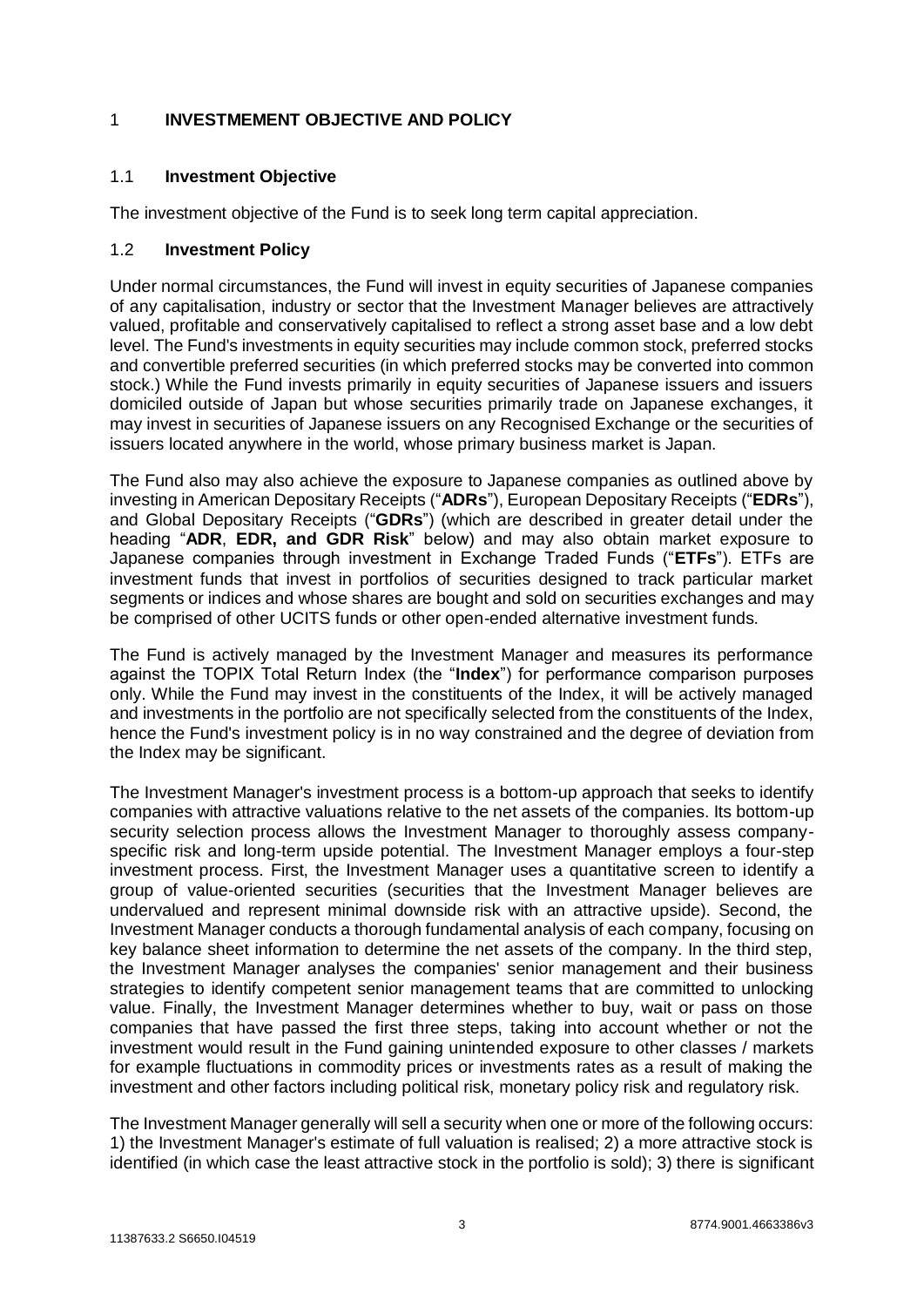negative news relating to the security; or 4) a company is acquired for cash. In the case of acquisitions for stock, the Investment Manager will evaluate the combined company.

The Fund may also invest (when combined with ETF investments) up to 10% of its assets in other collective investment schemes, subject to the limits set out in Schedule II of the Prospectus and the limitations contained in Regulation 68 of the Regulations. Such collective investment schemes will have investment policies consistent with the investment policies of the Fund, within the investment restrictions set out in the section of the Prospectus headed "**Investment Restrictions"**.

If deemed appropriate, the Fund may take a temporary defensive investment strategy and move all or a substantial portion of the portfolio to cash or high quality short-term Money Market Instruments including fixed and variable rate treasury bills, commercial paper and certificates of deposit. For example, a defensive investment strategy may be warranted in exceptional market conditions, such as a market crash or major crisis.

With the exception of permitted investment in unlisted securities and in units or shares of other collective investment schemes, investment by the Fund in securities is restricted to securities listed or dealt in on the Markets listed in Appendix I of the Prospectus.

## 1.3 Sustainable Investment

For the purposes of Article 6 of Regulation (EU) 2019/2088 of the European Parliament and of the Council of 27 November 2019 on sustainability‐related disclosures in the financial services sector (the "**SFDR**"), the Investment Manager has integrated sustainability risks, as a sub-set of risks generally that could cause an actual or potential material negative impact on the value of an investment, as part of its investment decision-making process for the Fund. If appropriate for an investment, the Investment Manager may conduct sustainability risk-related due diligence and/or take steps to mitigate sustainability risks and preserve the value of the investment. The Investment Manager is committed to continuously improving its understanding of how the integration of environmental, social and governance ("**ESG**") factors can improve the Fund's investment results and seeks to focus on ESG considerations which can improve the Fund's risk-adjusted return potential.

As part of its decision-making process, the Investment Manager identifies drivers for potential enhancement or reduction of shareholder value while analysing and monitoring ESG issues that may impact long-term financial performance. The Investment Manager assesses companies on a systematic and ongoing basis through daily monitoring of news, public statements, governance events, along with third-party ESG ratings. Where an investment candidate has a low ESG rating from a third-party provider, the Investment Manager will make two investment case determinations: (i) if it believes that the vendor's low ESG assessment is unfair, it will consider engaging the rating agency to educate and potentially revise the company's ESG score; and (ii) if it believes that the candidate company's low ESG rating is justified, it will assess the possibility of remedying the ESG shortcoming(s) through a management engagement strategy. The Investment Manager engages with corporate management to increase value, including in the context of ESG and encourages best-practices and transparency on ESG and other non-financial matters as a means to enhance long-term performance.

The Fund may be exposed to certain potential sustainability risks as, amongst others, reflected in the section of the Supplement entitled "Risk Factors – Sustainability Risk". Notwithstanding the foregoing, sustainability risks will not be relevant to certain non-core activities undertaken by the Fund (for example, hedging). As of the date hereof, the portfolio of the Fund is comprised of different investments that may change over time as a result of specific investment decisions made and accordingly the identification and assessments of risks, including sustainability risks, will take place on an investment-by-investment basis as noted above. The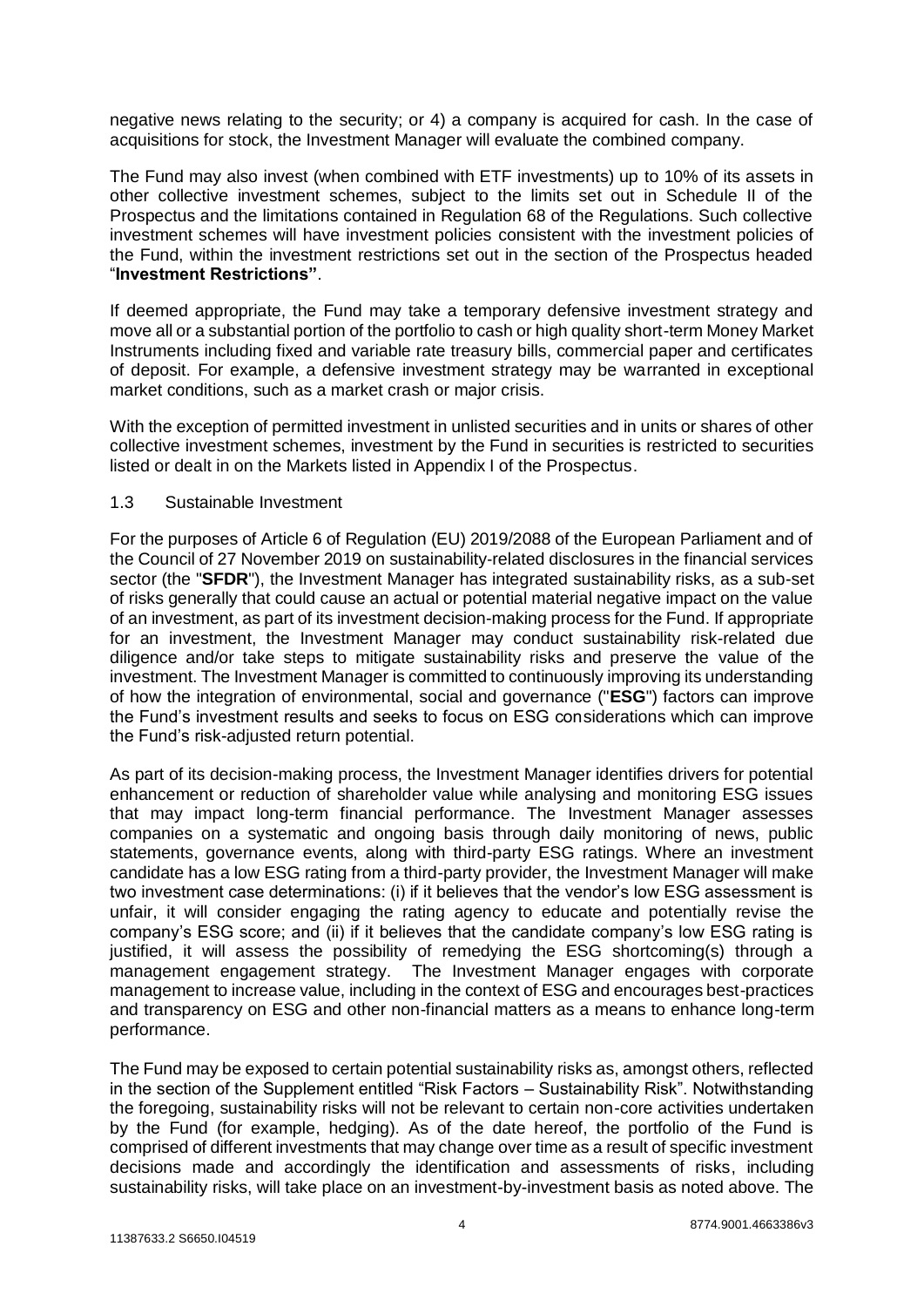Investment Manager's assessment is that integration of known sustainability risks in investment decisions, combined with a diversified portfolio appropriate for the Fund in light of its investment objective and strategy, should help mitigate the potential material negative impact of sustainability risks on the returns of the Fund, although there can be no assurance that all such risks will be mitigated in whole or in part, nor identified prior to the date of investment.

# <span id="page-4-0"></span>2 **PROFILE OF A TYPICAL INVESTOR**

An investment in the Fund is suitable for investors seeking capital appreciation and that are prepared to accept a moderate to high level of volatility. Investors should be prepared to maintain a long-term investment in the Fund of at least three years.

# <span id="page-4-1"></span>3 **INVESTMENT RESTRICTIONS**

The general investment restrictions set out under the heading "**Investment Restrictions**" in the Prospectus are deemed to apply at the time of purchase of the Investments. If such limits are exceeded for reasons beyond the control of the ICAV, or as a result of the exercise of subscription rights, the ICAV must adopt, as a priority objective, the remedying of the situation, taking due account of the interests of Shareholders.

Investment in ADRs, EDRs and GDRs shall not exceed 10% of the assets of the Fund.

# <span id="page-4-2"></span>4 **BORROWING**

The Fund may temporarily borrow monies from time to time for temporary liquidity purposes, with borrowings permissible up to a maximum of 10% of Net Asset Value of the Fund.

# 5 **USE OF FINANCIAL DERIVATIVE INSTRUMENTS**

The Fund does not currently utilise financial derivative instruments ("**FDI**") but is entitled to do so subject to the Regulations and the Central Bank (Supervision and Enforcement) Act 2013 (Section 48(1)) (Undertakings for Collective Investment in Transferable Securities) Regulations 2015, the Fund may utilise FDI.

If and when the Fund utilises FDI such use will be limited to forward currency exchange contracts in order to hedge currency foreign exchange risks arising for hedged Classes of Shares of the Fund. No such hedged Classes of Shares have been issued to date.

The leverage exposure of the Fund through the use of FDIs will not exceed 100% of the Fund's Net Asset Value. This section is to be read in conjunction with the "**Use of Derivatives**" section of the Prospectus.

The ICAV on behalf of the Fund has filed with the Central Bank its risk management policy ("**RMP**") which enables it to accurately measure, monitor and manage the various risks associated with its limited use of FDIs. The ICAV will, on request, provide supplementary information to Shareholders relating to the risk management methods employed, including the quantitative limits that are applied and any recent developments in the risk and yield characteristics of the main categories of investments. As set out in the RMP, the ICAV will use the commitment approach for the purposes of calculating global exposure.

#### <span id="page-4-3"></span>6 **RISK FACTORS**

The general risk factors set out under the heading "**Risk Factors**" section of the Prospectus apply to the Fund. These risk factors are not purported to be exhaustive and potential investors should review the Prospectus and this Supplement carefully and consult with their professional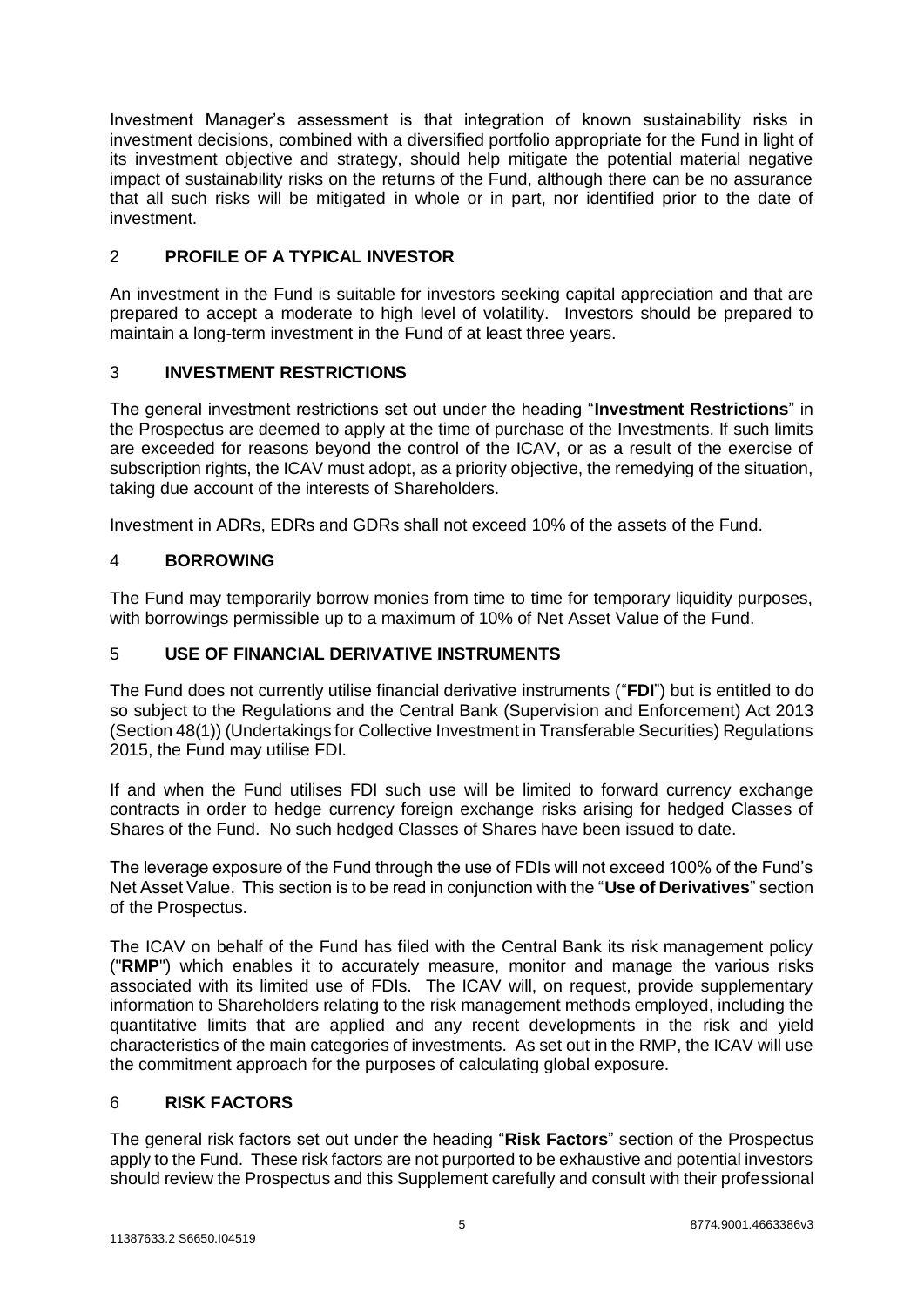advisers before making a subscription request for Shares. The investments of the Fund may be subject to market fluctuations, currency fluctuations, registration risk and foreign exposure risk. In addition, the following risk factors apply to the Fund:

# 6.1 **General Risk**

The Net Asset Value of the Fund and investment return will fluctuate based upon changes in the value of its portfolio securities. The market value of a security may move up or down, sometimes rapidly and unpredictably. These fluctuations may cause a security to be worth less than the price originally paid for it, or less than it was worth at an earlier time. Market risk may affect a single issuer, industry, sector of the economy or the market as a whole. Equity markets have experienced, and may continue to experience, volatility, which may increase risks associated with an investment in the Fund. The market value of securities in which the Fund invests is based upon the market's perception of value and is not necessarily an objective measure of the securities' value. In some cases, for example, the stock prices of individual companies have been negatively affected even though there may be little or no apparent degradation in the financial condition or prospects of the issuers. Similarly, the debt markets have experienced substantially lower valuations, reduced liquidity, price volatility, credit downgrades, increased likelihood of default, and valuation difficulties. As a result of this significant volatility, many of the following risks associated with an investment in the Fund may be increased. Continuing market volatility may have adverse effects on the Fund.

# 6.2 **Objective Risk**

There can be no assurance that the Fund will achieve its investment objective. An investor should consider its individual tolerance for an investment based upon global equity securities before investing in the Fund.

## 6.3 **Management Risk**

The ability of the Fund to meet its investment objective is directly related to the Investment Manager's investment strategies for the Fund. The value of your investment in the Fund may vary with the effectiveness of the Investment Manager's research, analysis and asset allocation among portfolio securities. If the Investment Manager's investment strategies do not produce the expected results, the value of your investment could be diminished or even lost entirely and the Fund could underperform against other funds with similar investment objectives.

#### 6.4 **Concentration Risk**

The Fund may have a relatively high percentage of assets in a single or small number of issuers and may have fewer holdings than other funds. As a result, a decline in the value of an investment in a single issuer could cause the Fund's overall value to decline to a greater degree than if the Fund held a more diverse portfolio.

#### 6.5 **Equities and Securities Risk**

As the Fund will invest primarily in equity securities, it may be more volatile than a fund that invests in fixed income securities, but may also offer greater potential for growth. The value of the Fund's underlying investments may fluctuate in response to activities and results of individual companies, as well as in connection with general market conditions.

There is a risk that the stock price of one or more companies comprised within the assets of the Fund will fall or will fail to rise.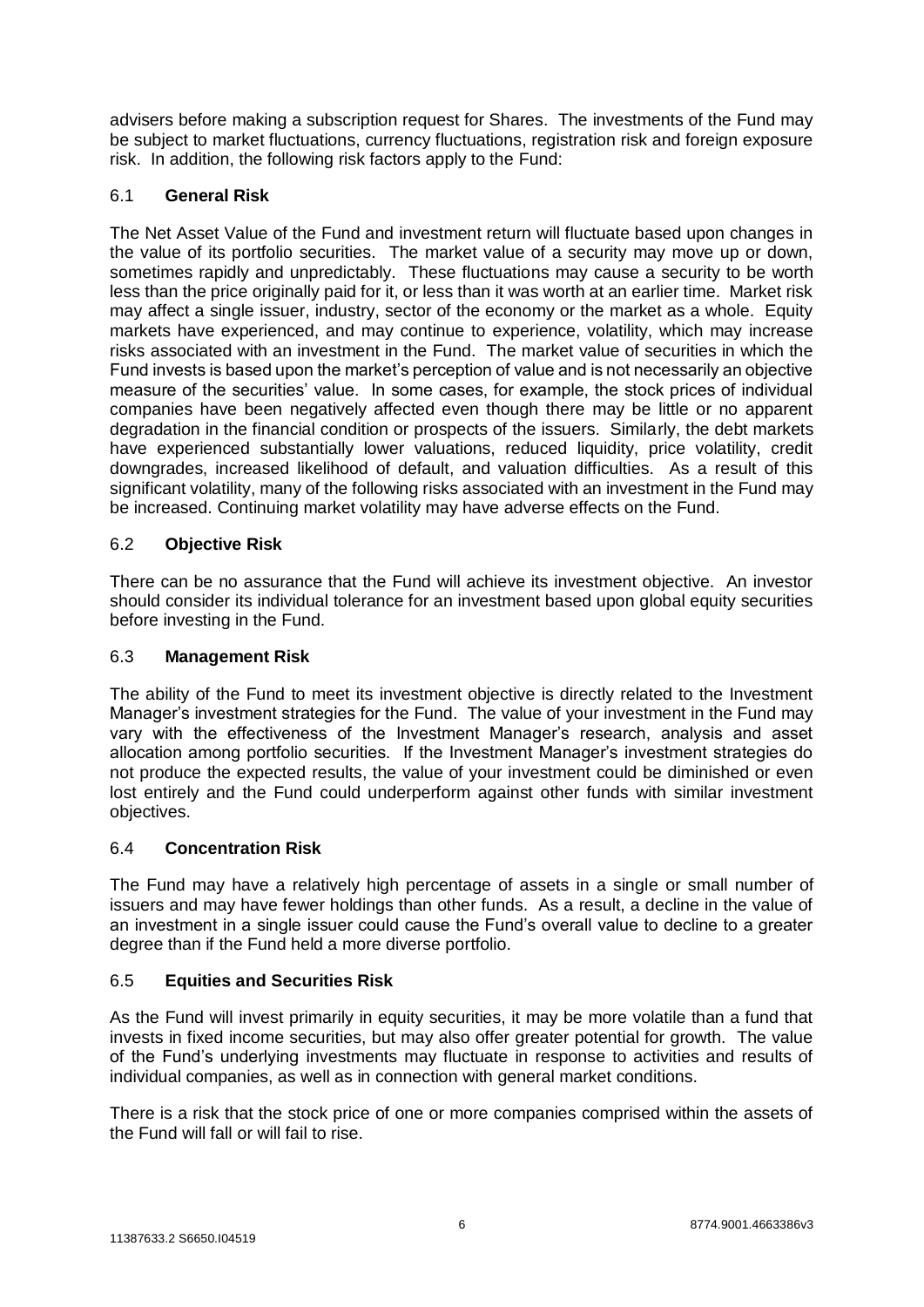# 6.6 **Large Cap Company Risk**

The Fund's investments in larger, more established companies are subject to the risk that larger companies are sometimes unable to attain the high growth rates of successful, smaller companies, especially during extended periods of economic expansion. Larger, more established companies may be unable to respond quickly to new competitive challenges, such as changes in consumer tastes or innovative smaller competitors, potentially resulting in lower markets for their common stock.

# 6.7 **Small / Mid Cap Companies Risk**

The small / mid cap companies in which the Fund invests may not have the management experience, financial resources, product diversification and competitive strengths of large cap companies. Therefore, these securities may be more volatile and less liquid than the securities of larger, more established companies. Small / mid cap company stocks may also be bought and sold less often and in smaller amounts than larger company stocks. Because of this, if the Investment Manager wants to sell a large quantity of a mid-cap company stock, it may have to sell at a lower price than it might prefer, or it may have to sell in smaller than desired quantities over a period of time. Analysts and other investors may follow these companies less actively and therefore information about these companies may not be as readily available as that for large-cap companies.

# 6.8 **Foreign Investment Risk**

As the Fund will invest in global equity securities, there is a risk of currency fluctuations, economic or financial insolvency, lack of timely or reliable financial information, possible imposition of foreign withholding taxes or unfavourable political, economic or legal developments.

#### 6.9 **Foreign Exchange Risk**

Changes in rates of exchange may have an adverse effect on the Net Asset Value of the Fund. In addition a change in foreign currency exchange rates may adversely affect cash flows or income from the Fund's Japanese yen denominated investments. Foreign exchange investment strategies that may be employed to manage such risks might not be successful.

# 6.10 **ADR, EDR, and GDR Risk**

American Depositary Receipts, European Depositary Receipts, and Global Depositary Receipts are generally subject to the same risks as the foreign securities because their values depend on the performance of the underlying foreign securities. ADRs, EDRs, and GDRs may be purchased through "sponsored" or "unsponsored" facilities. A sponsored facility is established jointly by the issuer of the underlying security and a depositary, whereas a depositary may establish an unsponsored facility without participation by the issuer of the depositary security. Holders of unsponsored ADRs, EDRs, and GDRs generally bear all the costs of such ADRs, EDRs, and GDRs, and the issuers of unsponsored ADRs, EDRs, and GDRs frequently are under no obligation to distribute shareholder communications received from the company that issues the underlying foreign securities or to pass through voting rights to the holders of the ADRs, EDRs, and GDRs. As a result, there may not be a correlation between such information and the market values of unsponsored ADRs, EDRs, and GDRs.

## 6.11 **Conflict of Interest Risk**

The ICAV will rely on the Investment Manager in implementing the Fund's investment strategies. The Directors have determined the investment policies of the Fund as set out herein and the Investment Manager will monitor the performance of such investments on an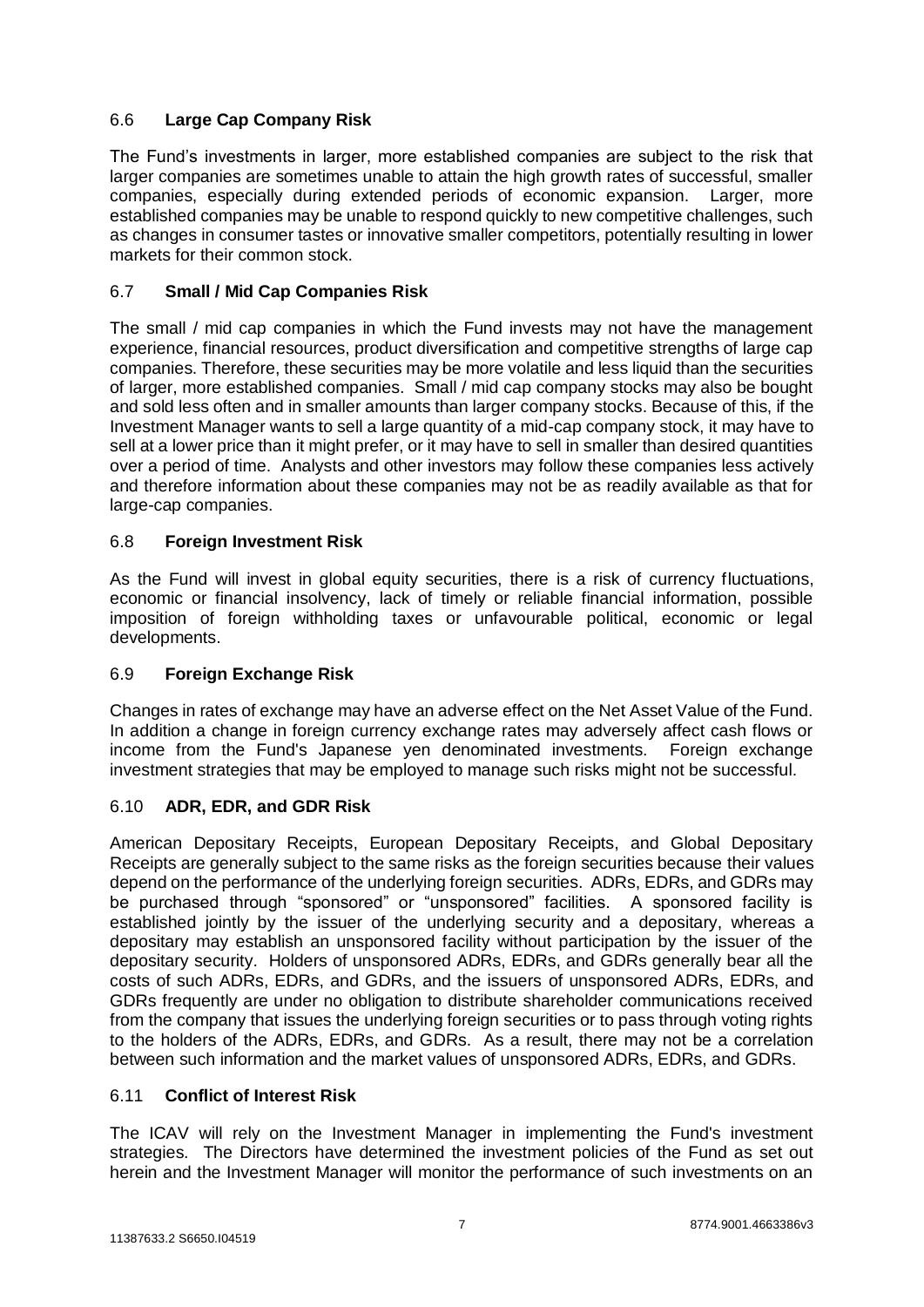on-going basis. Investors must rely on the judgement of the Directors in determining to invest in the manner set out herein. The Investment Manager and its principals and affiliates will devote a portion of their business time to the ICAV's business. In addition, where valuations are provided by the Investment Manager there is a possible conflict of interest where their fees are based on or affected by the Net Asset Value of the Fund. Any conflicts of interest will be resolved fairly.

# 6.12 **Default of Service Provider**

The Fund relies on services provided by a number of third parties. The bankruptcy or liquidation of any such third parties, including the Investment Manager, the Administrator or the Depositary may have an adverse impact on the performance of the Fund and its Net Asset Value.

# 6.13 **Limited Disposal Rights Risk**

There will be no secondary market for Shares of the Fund and transfers of Shares are only permitted to those persons who satisfy the criteria for permitted shareholders. Consequently, investors may be able to dispose of their Shares only by requesting the Fund to repurchase their Shares on a Dealing Day.

#### 6.14 **Taxation Risk**

A risk exists that the tax authorities in countries in which the Fund invests may, where relevant, not be prepared to permit persons in their jurisdictions to pay interest to the Fund (or its subsidiary if any is used) without the imposition of withholding tax in that foreign jurisdiction. Any such withholding tax will impinge upon the return payable by the Fund to investors.

#### 6.15 **Valuations of Net Asset Value Risk**

The valuation of the Fund's assets obtained for the purpose of calculating Net Asset Value may not be reflected in the prices at which such assets are sold. For details of the valuation of assets, please see the section in the Prospectus headed "**Calculation of Net Asset Value/Valuation of Assets**".

#### 6.16 **Liquidation Risk**

There can be no assurance that the Fund will maintain an economically viable size, in which case the Directors may determine to liquidate the Fund. Liquidation of the Fund can be initiated by the Directors if it determines it is in the best interest of shareholders. The timing of any Fund liquidation may not be favourable to certain individual shareholders.

#### 6.17 **Sustainability Risks**

The SFDR defines "sustainability risks" as environmental, social or governance events or conditions that, if they occur, could cause an actual or a potential material negative impact on the value of an investment. The Investment Manager, the Fund, and the Fund's portfolio companies, service providers and counterparties may be negatively affected by sustainability risks. If appropriate for an investment, the Investment Manager may conduct sustainability riskrelated due diligence and/or take steps to mitigate sustainability risks and preserve the value of the investment; however, there can be no assurance that all such risks will be mitigated in whole or in part, nor identified prior to the date of investment. Affected parties may maintain insurance to protect against certain sustainability risks, where available on reasonable commercial terms, although such insurance is subject to customary deductibles and coverage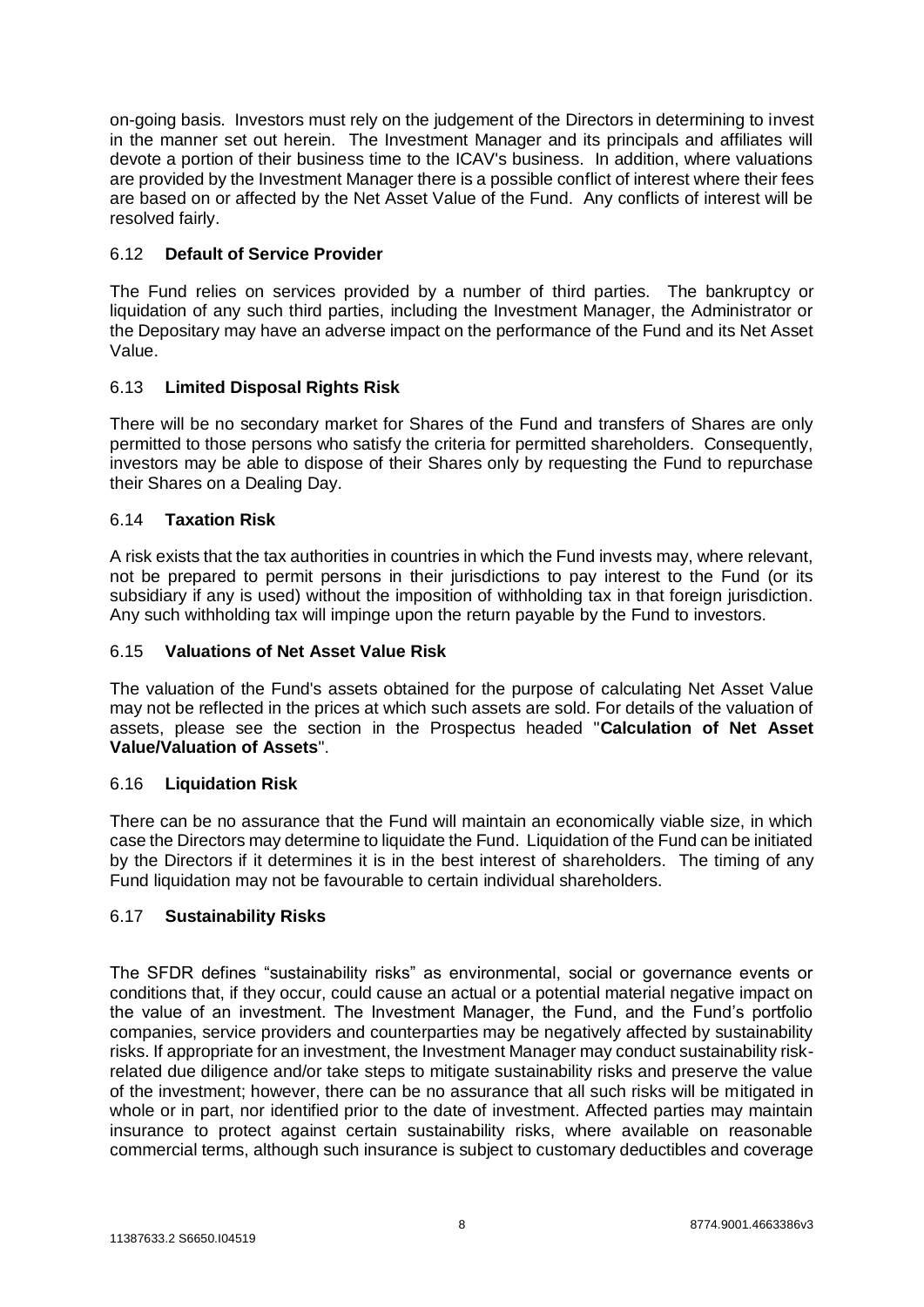limits and may not be sufficient to recoup all losses. Any of the foregoing may therefore adversely affect the performance of the Fund and its investments.

# <span id="page-8-0"></span>7 **DIVIDEND POLICY**

Accumulating Classes of the Fund will not make distributions.

Unless otherwise stated below, distributing Classes of the Fund, if any, will make distributions annually or semi-annually. The amount available for distribution shall be the net income and realised gains net of realised and unrealised losses (whether in the form of dividends, interest or otherwise). Shareholders in Distributing Classes may, as set out in the Application Form, choose to automatically re-invest distributions into the Fund. If automatic re-investment is not elected, distribution proceeds will be paid in accordance with the section in the Prospectus headed "**Dividend Policy**".

It is proposed that the ICAV will declare dividends semi-annually in respect of the Classes listed below on the ex-dividend dates of 31 March and 30 September in each year (or in the event that 31 March and 30 September in any year does not fall on a Business Day, the Business Day preceding that date) and will pay dividends within eight weeks of the ex-dividend date out of dividend and net interest income earned after the deduction of expenses in that accounting period attributable to the relevant class. Payment will be made to all Shareholders who held Shares at the ex-dividend date of 31 March and 30 September in the relevant year (or in the event that 31 March and 30 September in any year does not fall on a Business Day, the Business Day preceding that date).

| Fund                     | Class                          |
|--------------------------|--------------------------------|
| Usonian Japan Value Fund | (GBP) DISTRIBUTING<br>Class A1 |

Shareholders in distributing Classes may agree with the Investment Manager to automatically re-invest dividends into the Fund. If automatic re-investment is not elected, dividend proceeds will be paid by bank transfer. Any dividend which is unclaimed six years from the date it became payable shall be forfeited and become the property of the Fund.

A Fund may be required to withhold tax on dividends paid to Shareholders at the applicable rate, unless it has received from the Shareholder declarations in the prescribed form. The ICAV reserves the right to repurchase such number of Shares held by such Shareholder as may be necessary to discharge any such tax liability that may arise. Please refer to the section of the Prospectus entitled "Taxation" for further information.

# <span id="page-8-1"></span>8 **KEY INFORMATION FOR BUYING AND SELLING**

The Fund is offering the following Classes of Shares in respect of the ICAV:

- Class A1 (GBP) ACCUMULATING UNHEDGED
- Class A1 (GBP) DISTRIBUTING UNHEDGED
- Class A2 (USD) ACCUMULATING UNHEDGED
- Class A3 (EUR) ACCUMULATING UNHEDGED
- Class A4 (CHF) ACCUMULATING UNHEDGED
- Class A5 (JPY) ACCUMULATING UNHEDGED
- Class A6 (GBP) ACCUMULATING UNHEDGED

The Directors reserve the right to make additional Classes of Shares available at their discretion and in accordance with the requirements of the Central Bank. Some of these additional Share Classes may be dividend paying and other Share Classes may be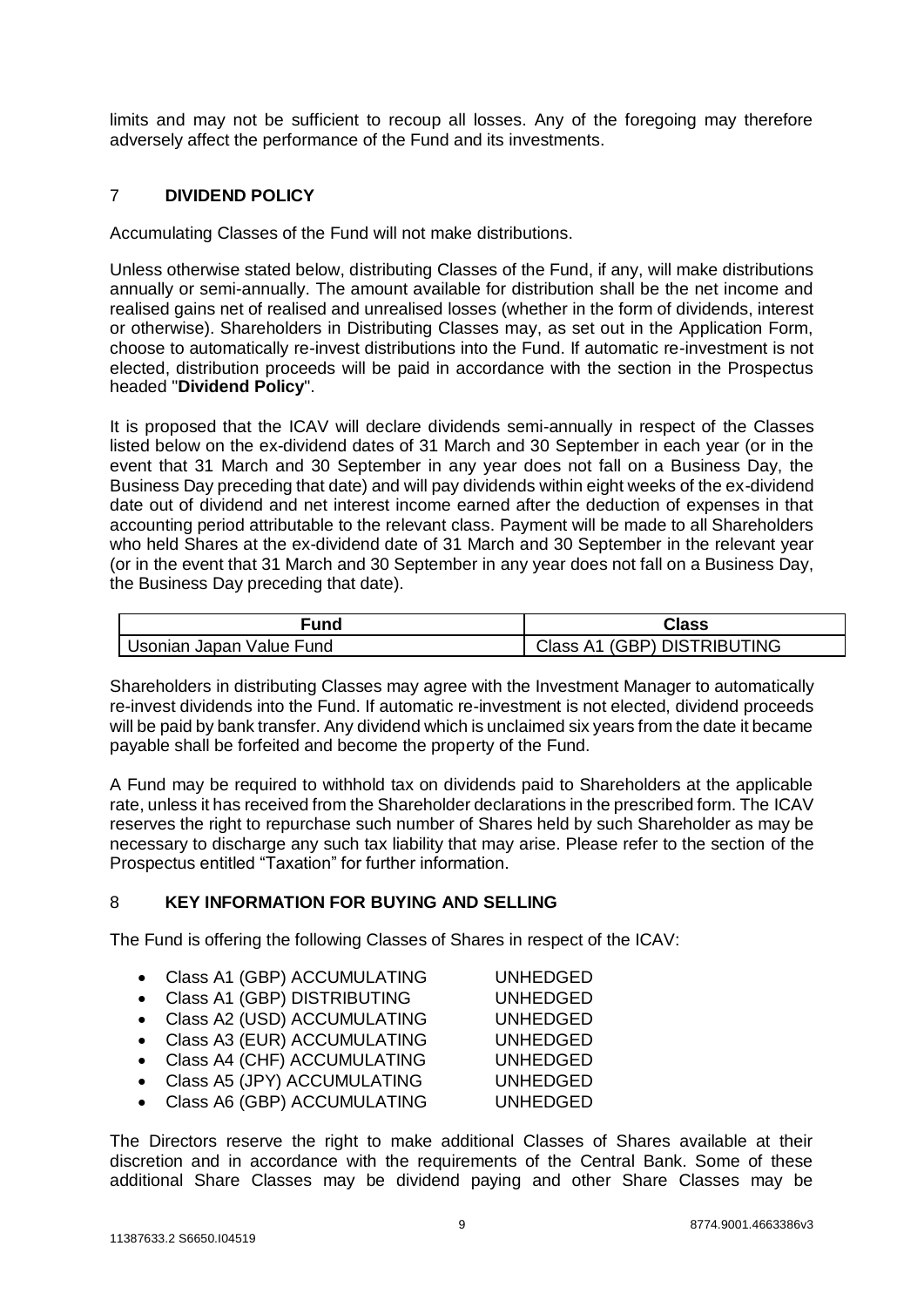accumulating Share Classes. Share Classes will be as described in this section 9 and otherwise as outlined in section 12 below.

In relation to the Classes of a Fund which are not designated in the Base Currency, a currency conversion will take place on subscriptions, redemptions, switches and distributions at prevailing exchange rates. Accordingly, any Class of Shares that is not designated in the Base Currency of a Fund will have an exposure to possible adverse currency fluctuations and it is not the intention, in respect of Share Classes of the Company described as 'unhedged' to use hedging techniques to protect against such currency risk. Investors should be aware that this may substantially limit investors from benefiting if the Base Currency of such Fund depreciates against the currencies in which the assets of a Fund are denominated

The Directors may decide to launch Share Classes of the Company described as 'hedged' that will use hedging techniques to protect against such currency risk. Shareholders of such Share Classes should refer to the section of the Prospectus entitled "**Hedged Classes**".

#### **Base Currency**

The Base Currency of the Fund is JPY.

#### **Initial Issue Price**

The Initial Issue Price per each Share Class is outlined as follows:

| <b>Share Class</b>          | <b>Initial Offer Price</b> |
|-----------------------------|----------------------------|
| Class A1 (GBP) ACCUMULATING | £10                        |
| Class A1 (GBP) DISTRIBUTING | £10                        |
| Class A2 (USD) ACCUMULATING | \$10                       |
| Class A3 (EUR) ACCUMULATING | €10                        |
| Class A4 (CHF) ACCUMULATING | CHF <sub>10</sub>          |
| Class A5 (JPY) ACCUMULATING | ¥1,000                     |
| Class A6 (GBP) ACCUMULATING | £10                        |

#### **Initial Offer Period**

The Initial Offer Period for the Class A1 (GBP) Accumulating Share Class and Class A2 (USD) ACCUMULATING Share Class is closed.

The Initial Offer Period for the Class A1 (GBP) DISTRIBUTING Share Class, the Class A3 (EUR) ACCUMULATING Share Class, the Class A4 (CHF) ACCUMULATING Share Class, the Class A5 (JPY) ACCUMULATING Share Class, and the Class A6 (GBP) ACCUMULATING Share Class shall shall be the period from 9:00 am (Irish time) on 6 January 2021 and ending at 5:00 pm (Irish time) on 3 June 2021 or such shorter or longer period as any one Director may decide in accordance with the Central Bank's requirements.

#### **Minimum Amounts**

| <b>Share Class</b>          | <b>Minimum</b><br><b>Initial</b><br><b>Investment</b><br><b>Amount</b> | <b>Minimum</b><br><b>Additional</b><br><b>Investment</b><br><b>Amount</b> | <b>Minimum</b><br>Shareholding |
|-----------------------------|------------------------------------------------------------------------|---------------------------------------------------------------------------|--------------------------------|
| Class A1 (GBP) ACCUMULATING | £100 million                                                           |                                                                           | -                              |
| Class A1 (GBP) DISTRIBUTING | £100 million                                                           |                                                                           |                                |
| Class A2 (USD) ACCUMULATING |                                                                        |                                                                           | $\overline{\phantom{0}}$       |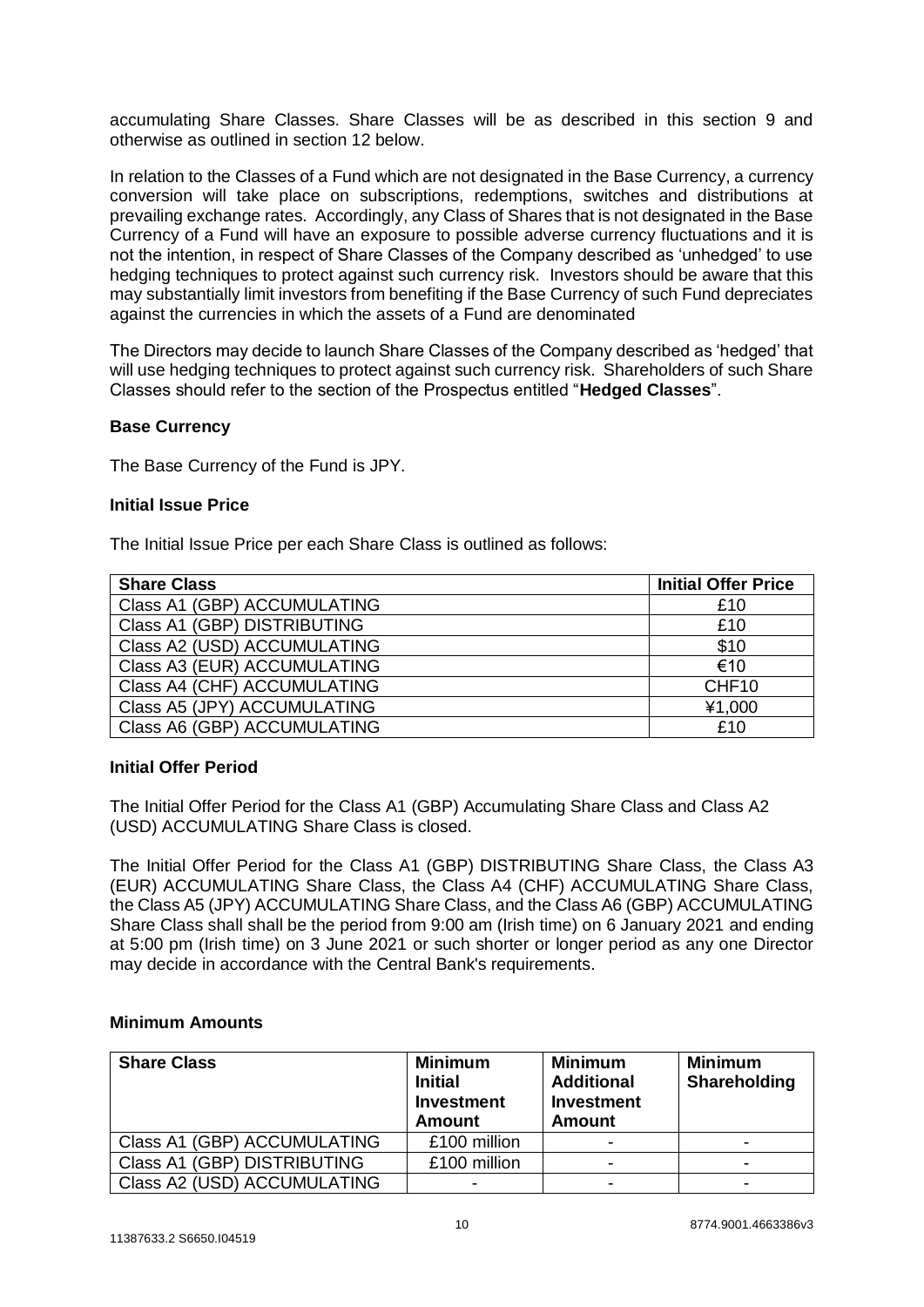| Class A3 (EUR) ACCUMULATING |  |  |
|-----------------------------|--|--|
| Class A4 (CHF) ACCUMULATING |  |  |
| Class A5 (JPY) ACCUMULATING |  |  |
| Class A6 (GBP) ACCUMULATING |  |  |

The Directors reserve the right from time to time to waive any requirements relating to the Minimum Initial Investment Amount, the Minimum Additional Investment Amount and the Minimum Shareholding as and when they determine at their reasonable discretion.

#### **Business Day**

Any day other than a Saturday or Sunday on which commercial banks in Ireland, Chicago and Japan (and in any other financial centre that the Directors may determine, and notify in advance to Shareholders, to be relevant for the operations of the Fund) are open for normal banking business. If the Business Day is changed to consider any other financial centres, full details of the new Business Day will be disclosed in an updated Supplement.

#### **Dealing Day**

Every Business Day and such additional Business Day or Business Days as the Directors may determine, and notify in advance to Shareholders.

#### **Dealing Deadline**

The Dealing Deadline is 4:30 p.m. (Irish time) on the Dealing Day or such other times as the Directors may determine and notify in advance to Shareholders. The Directors may agree to accept applications after the Dealing Deadline, only in exceptional circumstances, provided such applications are received before the first asset of the Fund is valued with respect to the relevant Valuation Point for the relevant Dealing Day.

#### **Valuation Point**

The Valuation Point shall be the close of business in the relevant market on each Dealing Day, being the time at which the latest available closing prices on relevant stock exchanges or markets are used for the purpose of the valuation of assets and liabilities of the Fund (or such other time as the Directors may in their discretion determine). For the avoidance of doubt the Valuation Point for a particular Dealing Day shall not be before the Dealing Deadline relevant to such Dealing Day.

#### **Settlement Date**

Subscriptions will not be processed until the original Account Opening Form and all required identity verification documents (and all supporting documentation) have been received and verified by the Administrator. Upon receipt of your account number from the Administrator subscription monies should be paid to the Subscription/Redemptions Account specified in the Subscription Form (or such other account specified by the Administrator) so as to be received in cleared funds by no later than the third Business Day following the Dealing Day or such later time as the directors may agree from time to time.

Monies in the Subscription/Redemptions Account will become the property of the Fund upon receipt and during the period between receipt of subscription monies and the Dealing Day on which Shares are issued, investors will be treated as unsecured creditors of the Fund. Investors' attention is drawn to the risk factor under the heading "**Subscriptions/Redemptions Account Risk**" as set out in the Prospectus dated 12 June 2020.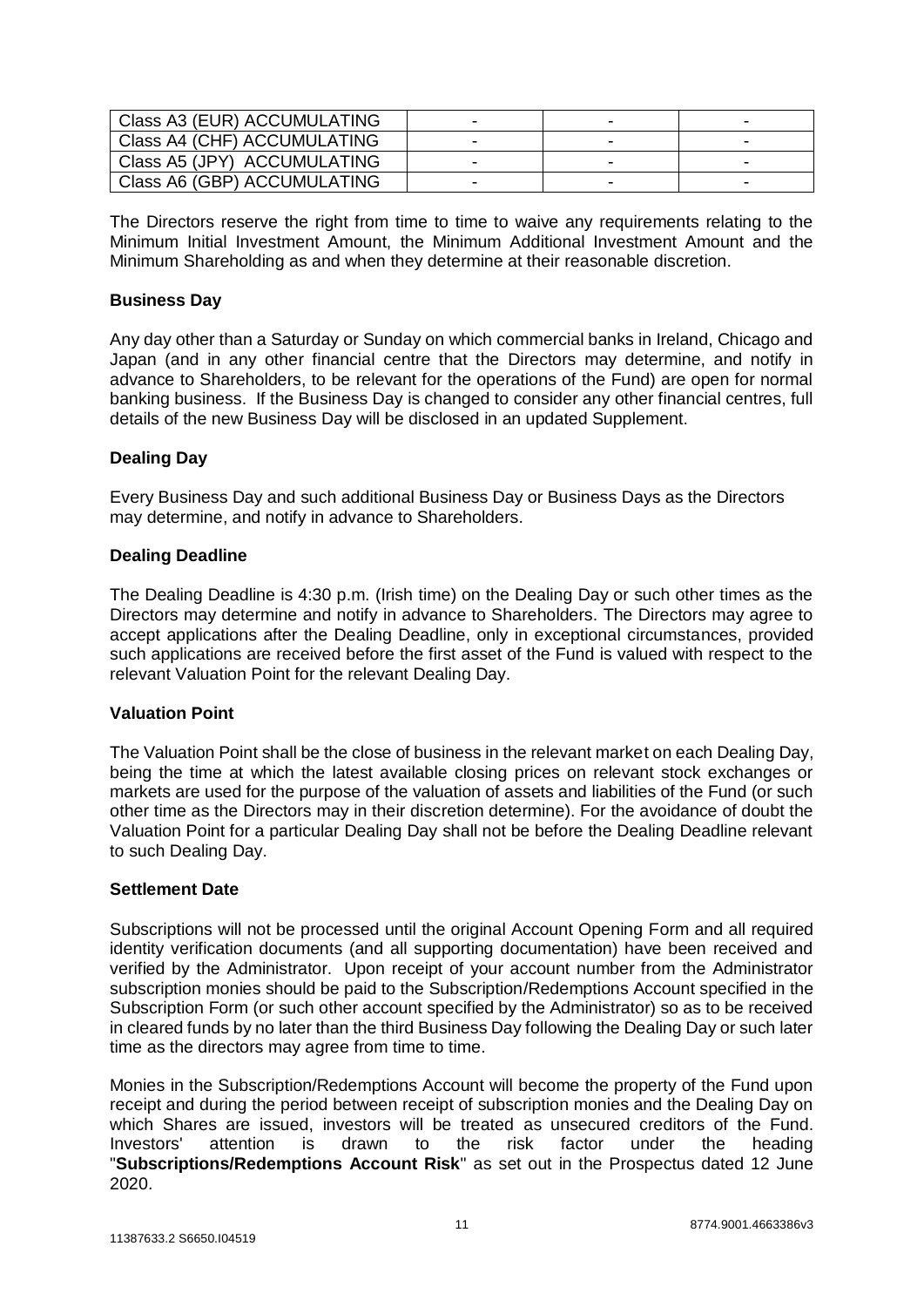If payment in full and/or a properly completed Account Opening form and all required identity verification documents (and all supporting documentation) have not been received by the relevant times stipulated above, the application to subscribe may be refused, or in the event of non-clearance of funds, the allotment of Shares made in respect of such application may, at the discretion of the Directors, be cancelled, or, alternatively, the Directors may treat the application as an application for such number of Shares as may be purchased with such payment on the Dealing Day next following receipt of payment in full of cleared funds or a properly completed Account Opening Form and all required identity verification documentation (and all supporting documentation).

Payment of redemption monies will normally be made by electronic transfer to the account of record of the redeeming Shareholder within five (5) Business Days of the relevant Dealing Day or such later time as the Directors may from time to time permit but in any event payment will not exceed ten (10) Business Days from the Dealing Deadline.

The Administrator may refuse to pay or delay payment of redemption proceeds where the requisite information for verification purposes has not been produced by a Shareholder. During this time, any such redemption proceeds will be held in the Subscriptions/Redemptions Account and shall remain an asset of the Fund. During this period, the Shareholder will rank as an unsecured creditor of the Fund until such time as the Administrator is satisfied that its anti-money-laundering procedures have been fully complied with, following which redemption proceeds will be released to the relevant Shareholder.

Accordingly, Shareholders are advised to promptly provide the ICAV or the Administrator (as appropriate) with all documentation requested to reduce the risk in this scenario.

#### **Anti-Dilution Levy**

After the close of the Initial Offer Period, the Directors may, in calculating the subscription price or redemption price, when there are net subscriptions or net repurchases of Shares on a Dealing Day, adjust the subscription price or redemption price by adding or deducting (as applicable) an Anti- Dilution Levy of up to 2% to cover the costs of acquiring or selling investments (including any dealing spreads and commissions) and to preserve the value of the Fund.

The Anti-Dilution Levy will be charged in circumstances where the Directors believe it is necessary to prevent an adverse effect on the value of the assets of the Fund and is only likely to arise if more than 10 % of the Net Asset Value of the Fund is redeemed on any one Dealing Day. Shareholders will be notified if an Anti-Dilution Levy is to be applied to their redemption on any Dealing Day and may be given the option to reduce or cancel their redemption request in order to avoid an Anti-Dilution Levy being applied. Any such Anti-Dilution Levy shall be retained for the benefit of the Fund and the Directors reserve the right to waive such Anti-Dilution Levy at any time.

#### **Preliminary Charge**

A Preliminary Charge of up to 5% will apply in respect of the Class A1 (GBP) ACCUMULATING Share Class and the Class A1 (GBP) DISTRIBUTING Share Class. The Directors reserve the right from time to time to waive such Preliminary Charge in respect of the Class A1 (GBP) ACCUMULATING Share Class and/or the Class A1 (GBP) DISTRIBUTING Share Class as and when they determine at their reasonable discretion.

For the avoidance of doubt, no Preliminary Charge will apply in respect of any of the other Share Classes of the Fund.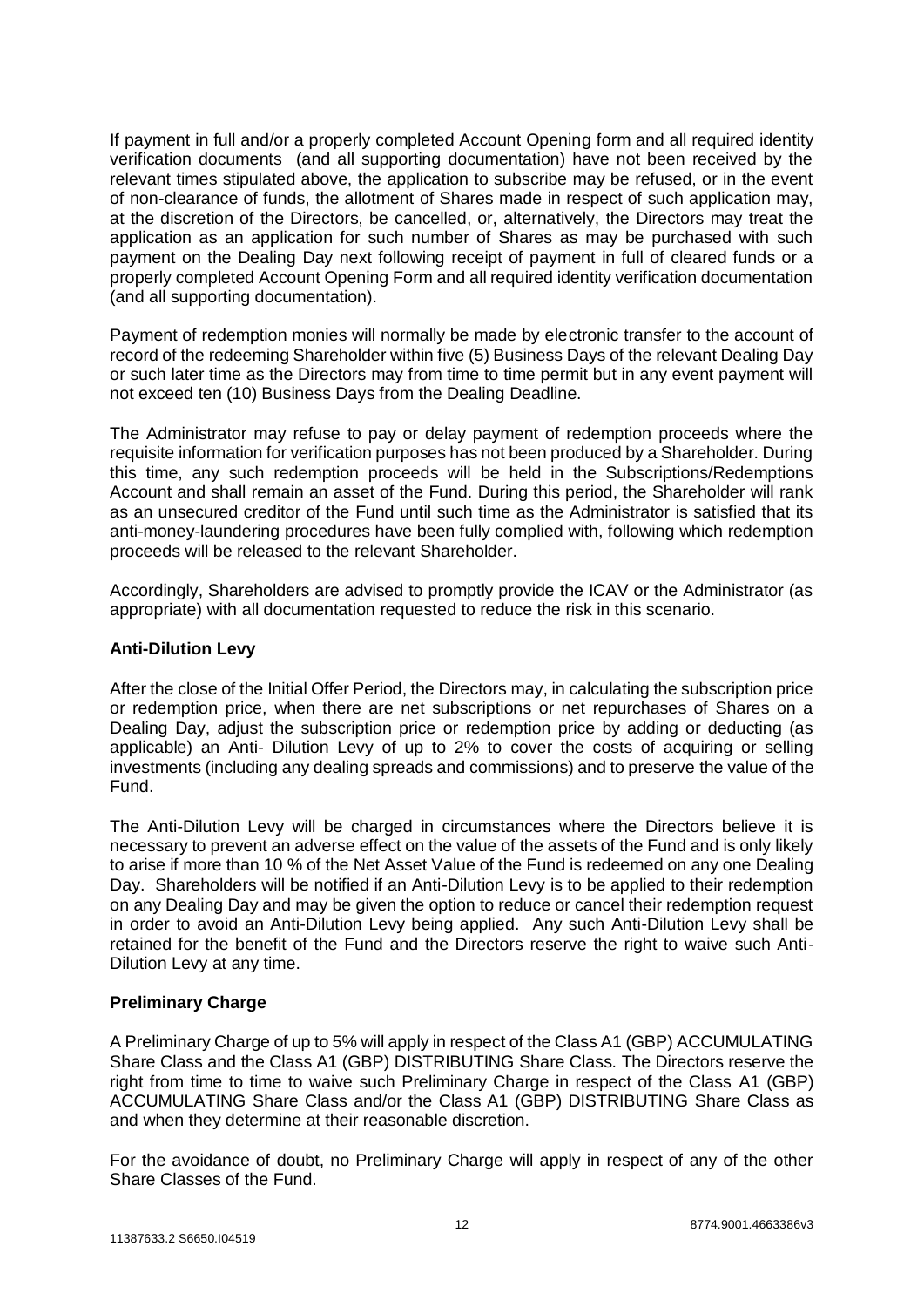#### **How to Subscribe For Shares**

Requests for the subscription for Shares should be made in accordance with the provisions set out in the section entitled "**Share Dealings - Subscription for Shares**" in the Prospectus.

#### **How to Repurchase Shares**

Requests for the repurchase of shares should be made in accordance with the provisions set out in the section entitled "**Share Dealings - Repurchase of Shares**" in the Prospectus. All requests for the redemption of Shares must be received by the Dealing Deadline in the manner set out in the Prospectus. Redemption monies will normally be paid within five Business Days of the relevant Dealing Day.

#### **Restrictions on Subscriptions**

All subscriptions are at the discretion of the Directors of the ICAV.

#### <span id="page-12-0"></span>9 **MANAGEMENT**

The Investment Manager of the Fund is Grantham, Mayo, Van Otterloo & Co. LLC. The Investment Manager is responsible for the investment activities and also provides management support services to the Fund.

The Investment Manager is an independent fund management firm established in Boston, Massachusetts in 1977. The group has offices in the United States, the United Kingdom, Australia, the Netherlands and Singapore. The Investment Manager is owned by its management team. Its clients are primarily long term institutional investors including pension funds, universities, charitable foundations and international organisations. It is regulated by the U.S. Securities and Exchange Commission.

The Investment Manager has, under the terms of an Investment Management Agreement concluded between the ICAV, the Manager and the Investment Manager (summarised under the heading "Material Contracts"), been appointed as investment manager of the Fund with discretionary investment management powers. Subject to the policies and control of the Manager, the Investment Manager will be responsible for the investment and management of the Fund's assets, including analysing and selecting the investments in which the Fund may invest. The Investment Manager will also be responsible for monitoring the ongoing performance and suitability of the investments for the Fund in accordance with the Fund's investment policy and to ensure that the Fund adheres to the investment restrictions and guidelines set out in this Supplement.

The Investment Manager may, in accordance with the requirements of the Central Bank delegate in whole or in part any of its duties or obligations (including discretionary investment management) to sub-investment managers or advisors upon such terms as to authority, liability and indemnity as shall be determined by the Investment Manager. Such sub-investment managers or advisors will not be paid directly by the ICAV. Disclosure of the appointment of any sub investment managers or advisors will be provided to Shareholders on request and will be disclosed in the periodic reports of the ICAV. The Investment Manager shall exercise due care and diligence in such appointment and shall supervise the conduct of any delegation it makes.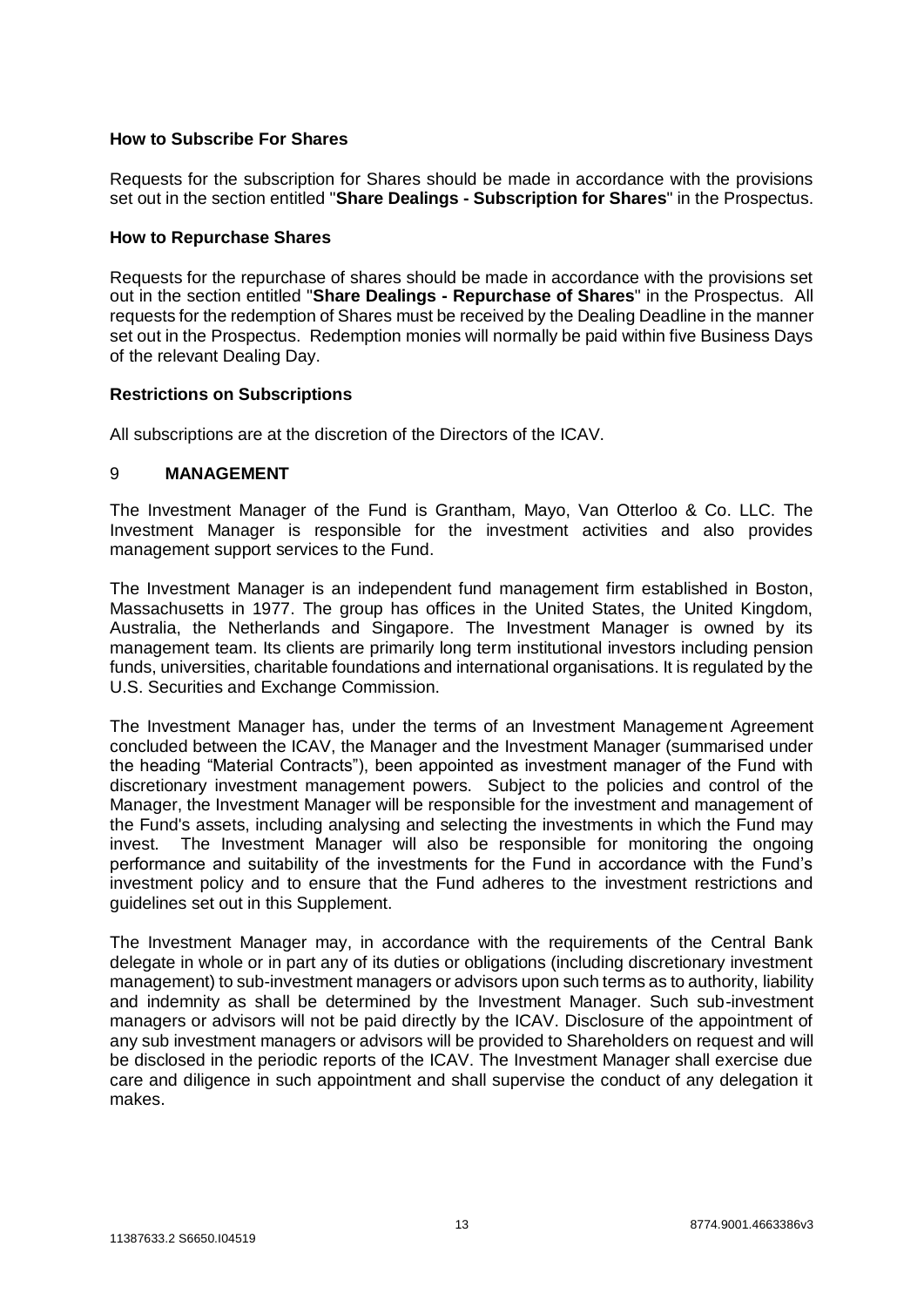#### 10 **MATERIAL CONTRACTS**

The following contracts (not being contracts in the ordinary course of business) have been entered into by the ICAV and are, or may be, material:

 the Investment Management Agreement between the ICAV, the Manager and the Investment Manager (the "**Investment Management Agreement**") dated 7 August 2020, regarding the Fund, pursuant to which the Investment Manager has been appointed as investment manager to the Fund. The Investment Manager is entitled on giving not less than 90 days written notice to the Manager or the ICAV to terminate the Investment Management Agreement. The Investment Management Agreement may be terminated immediately in certain circumstances. Pursuant to the Investment Management Agreement, the ICAV, out of the assets of the Fund, shall indemnify the Investment Manager, its employees and agents from and against any and all claims which may be made or brought against or directly suffered or incurred by the Investment Manager in the performance or non-performance of its obligations or duties under the Investment Management Agreement save to the extent that such claims are attributable to the fraud, negligence or willful default in the performance or nonperformance by the Investment Manager of its obligations or of its duties under the Investment Management Agreement but the Investment Manager shall not be indemnified for any indirect or consequential damages suffered by the Investment Manager.

#### <span id="page-13-0"></span>11 **FEES AND EXPENSES**

#### **Investment Management Fee**

The Fund will pay the Investment Manager a management fee, out of the assets of the Fund, The Fund will also reimburse the Investment Manager at normal commercial rates for its reasonable out-of-pocket expenses.

The Investment Manager may from time to time and at its sole discretion decide to pay rebates/retrocessions to Shareholders or to the Fund.

The management fees payable to the Investment Manager in respect of each Share Class are outlined as follows:

| <b>Share Class Name</b>     | Dividend Paying/<br><b>Accumulating</b> | Annual<br><b>Management</b><br><b>Fee</b><br>(%of NAV) | Preliminary<br>Charge |
|-----------------------------|-----------------------------------------|--------------------------------------------------------|-----------------------|
| Class A1 (GBP) ACCUMULATING | Accumulating                            | 0.56%                                                  | Yes                   |
| Class A1 (GBP) DISTRIBUTING | Distributing                            | 0.56%                                                  | Yes                   |
| Class A2 (USD) ACCUMULATING | Accumulating                            | 0.80%                                                  | <b>No</b>             |
| Class A3 (EUR) ACCUMULATING | Accumulating                            | 0.80%                                                  | <b>No</b>             |
| Class A4 (CHF) ACCUMULATING | Accumulating                            | 0.80%                                                  | <b>No</b>             |
| Class A5 (JPY) ACCUMULATING | Accumulating                            | 0.80%                                                  | <b>No</b>             |
| Class A6 (GBP) ACCUMULATING | Accumulating                            | 0.80%                                                  | <b>No</b>             |

#### **Management Fee**